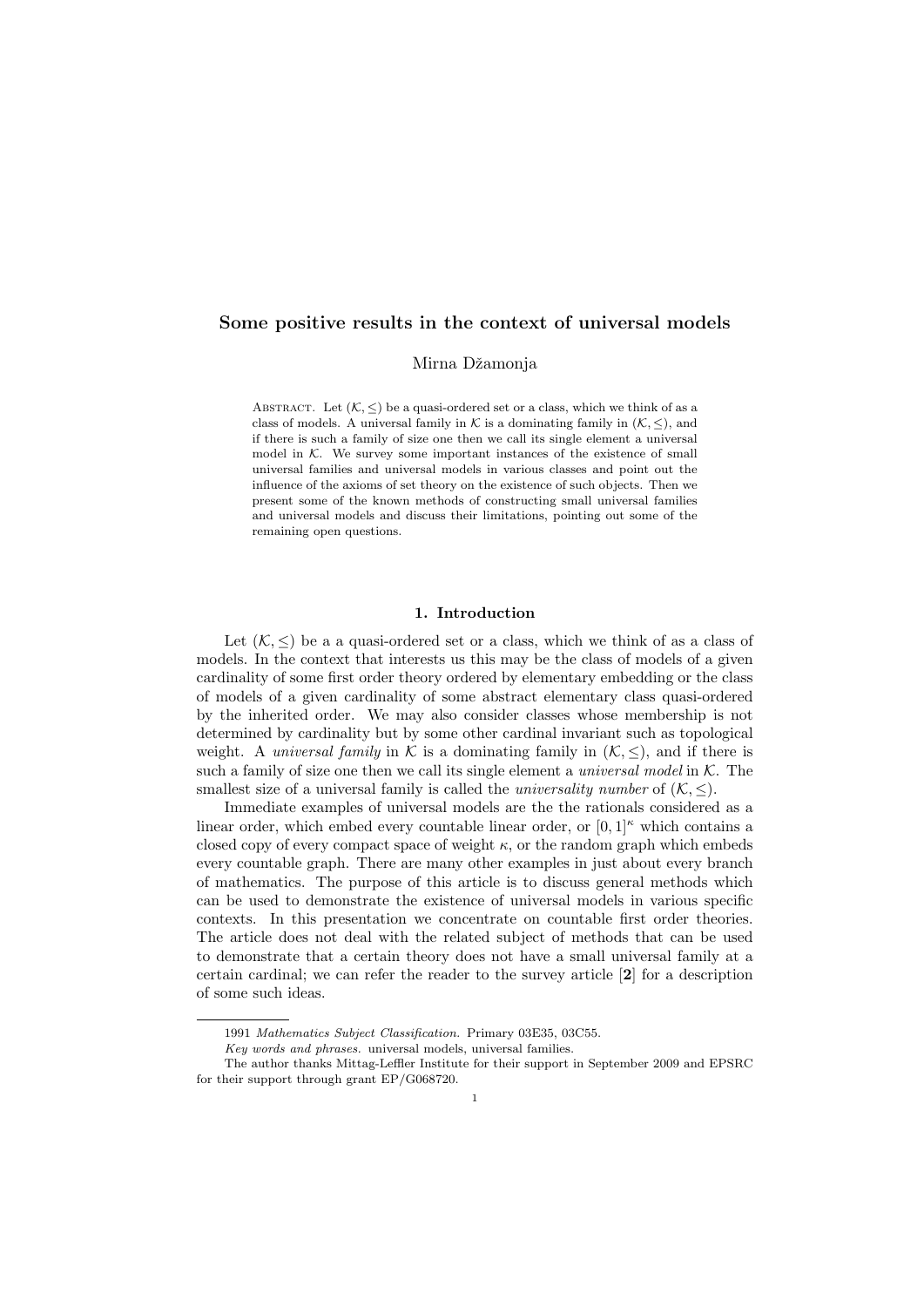The article is organised as follows: it first presents some classical results from model theory that apply in  $ZFC$  or under the  $GCH$ -like assumptions. This is the content of §2, which is divided to subsections relating to saturated and special models and countable universal models. Section 3 moves into the realm where CH is violated and considers the possible existence of universal models in forcing extensions where CH fails, concentrating on  $\aleph_1$ . This section is divided into subsections dealing with graphs, triangle-free graphs, linear orders and amenability at  $\aleph_1$ .

Throughout  $\kappa$  stands for an infinite cardinal. An unattributed T stands for a theory, which means a complete first order theory with infinite models. For simplicity in this presentation we restrict ourselves to the case of countable theories. A type for us is any consistent set of sentences, and a complete type is a maximal consistent set of sentences. By a *universal model* of T of size  $\kappa$  we mean a model in which every other model of T of size  $\kappa$  embeds elementarily<sup>1</sup>.

### 2. Some classical results

We present some results on the existence of certain kinds of universal models for complete first order theories, again restricting to the case of countable theories. Results presented in this section mostly come from 1960s.

## 2.1. Saturated and special models.

DEFINITION 2.1. A model M of a theory T is said to be  $\kappa$ -saturated if for every  $A \subseteq M$  of size  $\lt \kappa$ , the expansion  $(M, a)_{a \in A}$  realises every type  $\Gamma(x)$  of the expanded language which is consistent with the complete theory  $\text{Th}(M, a)_{a \in A}$ . M is said to be saturated if it is  $|M|$ -saturated.

A generalisation of Cantor's proof that the rationals are a unique countable dense linear order with no first or last elements, gives us that saturated models are universal. See Theorem 2.4 for a detailed statement. The basic theorem about the existence of saturated models at uncountable cardinals is the following

LEMMA 2.2. (Vaught, [10]) Suppose that N is a model T of size  $\leq 2^{\kappa}$ . Then there is a  $\kappa^+$ -saturated extension M of N of size  $2^{\kappa}$ .

PROOF. Note that  $|[N]^{\kappa}| = 2^{\kappa}$ , and for every  $A \in [N]^{\kappa}$  the language  $\mathcal{L}^{A} =$  $\mathcal{L} \cup \{c_a\}_{a \in A}$  has size  $\kappa$ , therefore the total number of relevant types is  $2^{\kappa}$ . Introduce for each such type  $\Sigma$  a new symbol  $c_{\Sigma}$ . We can form the set of sentences Γ consisting of the elementary diagram of N along with  $\Sigma(c_{\Sigma})$  for all relevant  $\Sigma$ . This is a finitely satisfiable set of sentences, hence it has a model, so it has a model of size  $2^{\kappa}$ . Let M be the reduction of this model to the original language.  $\star_{2.2}$ 

Provided that we assume some cardinal arithmetic this now gives us the existence of saturated models in successor cardinals:

THEOREM 2.3. (Vaught, [10]) Suppose that  $\kappa$  satisfies  $2^{\kappa} = \kappa^+$ . Then there is a saturated model M of T of size  $\kappa^+$ .

PROOF. Let N be any model of T of size  $2^{\kappa}$ . By induction on  $\alpha < 2^{\kappa}$  we choose models  $N_{\alpha}$  of T so that

•  $N_0 = N$ ,  $N_\alpha \prec N_{\alpha+1}$ ,  $N_\delta = \bigcup_{\alpha < \delta} N_\alpha$  for  $\delta$  limit  $> 0$ ,

<sup>&</sup>lt;sup>1</sup>In this context, because of the compactness theorem, we could equivalently require that every model of infinite size  $\leq \kappa$  embeds into the  $\kappa$ -universal model.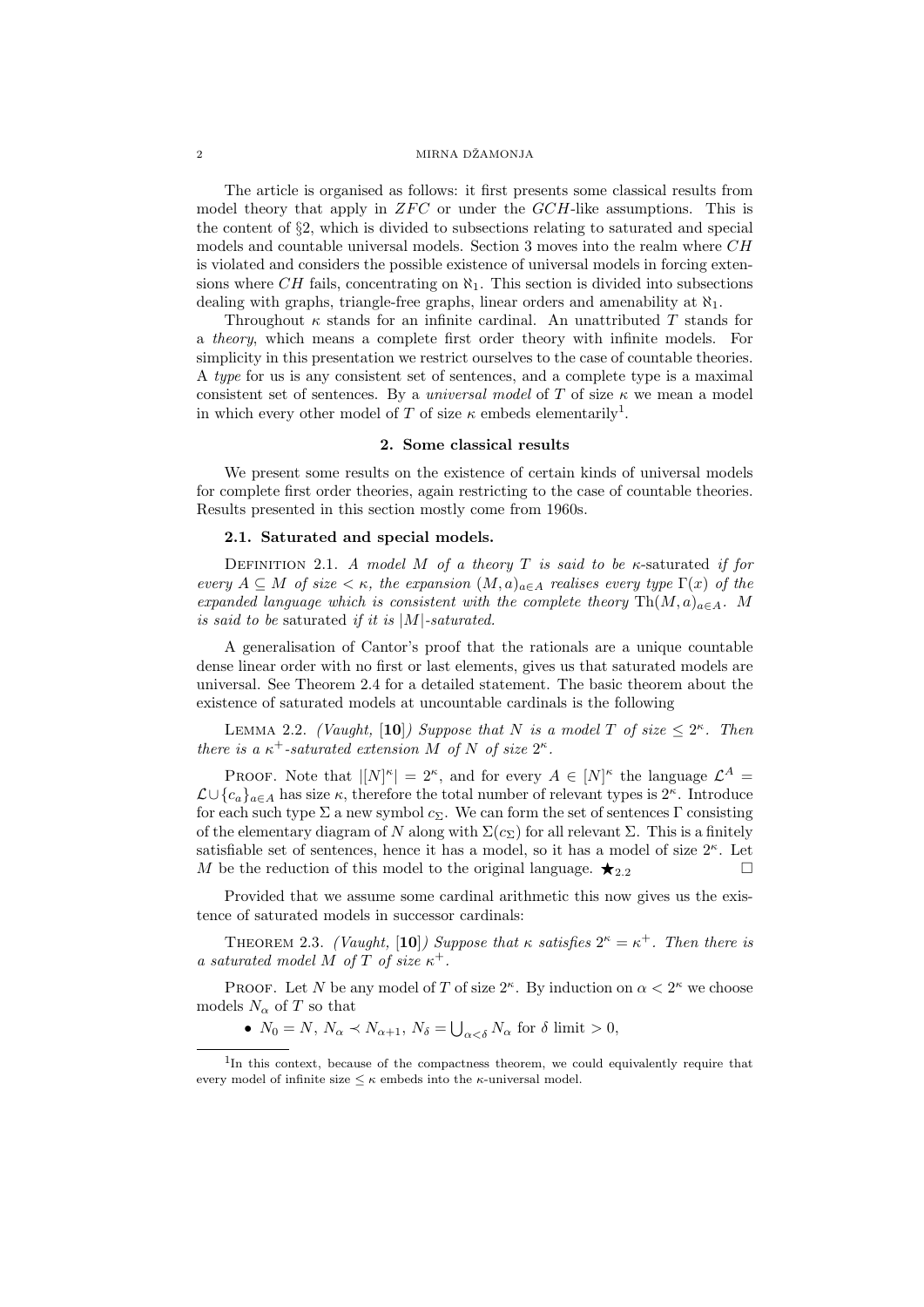• For every  $A \subseteq N_\alpha$  of size  $\kappa$  and type  $\Gamma(x)$  consistent with the complete theory of  $(N_\alpha, a)_{a \in A}$ ,  $\Gamma(x)$  is realised in  $N_{\alpha+1}$ .

To do the construction at the successor stage  $\alpha + 1$  we simply apply Lemma 2.2 to the model  $N_{\alpha}$ . At the end let  $M = \bigcup_{\alpha < \kappa^+} N_{\alpha}$ .  $\bigstar_{2.3}$ 

Saturation is not necessary for universality. A weaker notion that still suffices is that of a special model: a model M of size  $\kappa$  is a special model if it is the union of an elementary chain  $\langle M_\lambda : \lambda < \lambda^* \rangle$  such that each  $\lambda$  is a cardinal and  $M_\lambda$  is  $\lambda^+$ -saturated. By definition, saturated models are special. The opposite is not true. Relationship between saturation, speciality and universality is given by the following:

Theorem 2.4. Every saturated model is special and every special model is universal.

PROOF. The first sentence follows by definition. Suppose now that  $M$  is the union of a specializing chain  $\langle M_i : i < i^* \rangle$  where  $M_{i+1}$  is  $\kappa_i$ -saturated for some cardinals  $\kappa_i$  increasing to  $\kappa$ , which is the size of M. We may without loss of generality assume that this chain is continuous. Let N be a model of T of size  $\kappa$ , enumerated as  $\{x_\alpha : \alpha < \kappa\}$ . By induction on  $\alpha$  we choose  $y_\alpha \in M$  such that  $x_{\alpha} \mapsto y_{\alpha}$  is an elementary embedding. We choose  $y_{\alpha}$ s in blocks of  $\kappa_i$  for  $i < i^*$ , that is the induction is on i, so that  $\alpha < \kappa_i \implies y_\alpha \in M_i$ .

Suppose that  $\langle y_\alpha : \alpha < \kappa_i \rangle$  have been chosen. Choose  $y_\alpha \in M_{i+1}$  for  $\alpha \in$  $[\kappa_i, \kappa_{i+1}]$  by induction on  $\alpha$ . Suppose that  $\alpha < \kappa_{i+1}$  and  $y_\beta$  for  $\beta < \alpha$  have been chosen. We use a modification of Cantor's idea from the proof of the uniqueness of the rationals: let  $\Gamma(x)$  be the type of  $x_{\alpha}$  in  $(N, x_{\beta})_{\beta < \alpha}$ . Therefore  $\Gamma$  is a type of size  $\langle \kappa_{i+1} \text{ in } (M_{i+1}, y_{\beta})_{\beta < \alpha}$ . By the saturation of  $M_{i+1}$  we can find  $y_{\alpha} \in M_{i+1}$ which realises this type and the induction continues.  $\star_{2.4}$ 

THEOREM 2.5. (Morley and Vaught, [10]) Suppose that  $\kappa = 2^{< \kappa}$  is uncountable<sup>2</sup>. Then there is a special model of T of size  $\kappa$ .

PROOF. If  $\kappa = \lambda^+$  then by the assumption  $2^{\lambda} = \kappa$  and hence by Theorem 2.3 there is a saturated model of T of size  $\kappa$ . Suppose then that  $\kappa$  is a limit cardinal. Our assumptions allow us to choose an increasing sequence  $\langle \kappa_i : i \langle i^* \rangle$  of infinite cardinals with limit  $\kappa$ , and such that  $2^{\kappa_i} = \kappa_{i+1}$ . Then we build an elementary chain  $\langle M_i : i < i^* \rangle$  by starting with any model  $M_0$  of T of size  $\kappa_0$ , and applying Lemma 2.2 at successor stages to get a model  $M_{i+1}$  of size  $\kappa_{i+1}$  which is  $\kappa_i^+$ -saturated. Letting  $M = \bigcup_{i \leq i^*} M_i$  we obtain a special model as required.  $\bigstar_{2.5}$ 

CONCLUSION 2.6. Every countable first order theory  $T$  has a universal model of size  $\kappa$  for every  $\kappa > \aleph_0$  satisfying  $2^{<\kappa} = \kappa$ .

Results presented above can be found in Chapter V of [1]. We also quote a selection of theorems which show that some assumptions on the kind of theories and on cardinal arithmetic are necessary for this conclusion.

THEOREM 2.7. (1) (Hausdorff,  $[5]$ ) There exists a saturated linear order of size  $\kappa > \aleph_0$  iff  $\kappa = \kappa^{\leq \kappa}$ .

(2) (Shelah, see  $\lceil 7 \rceil$  for a proof) Suppose that V is a model of GCH in which  $\kappa$  is a regular cardinal, and let G be V-generic for the Cohen forcing which adds

<sup>&</sup>lt;sup>2</sup>The role of uncountability here is that we need  $\kappa$  to be larger than the size of T.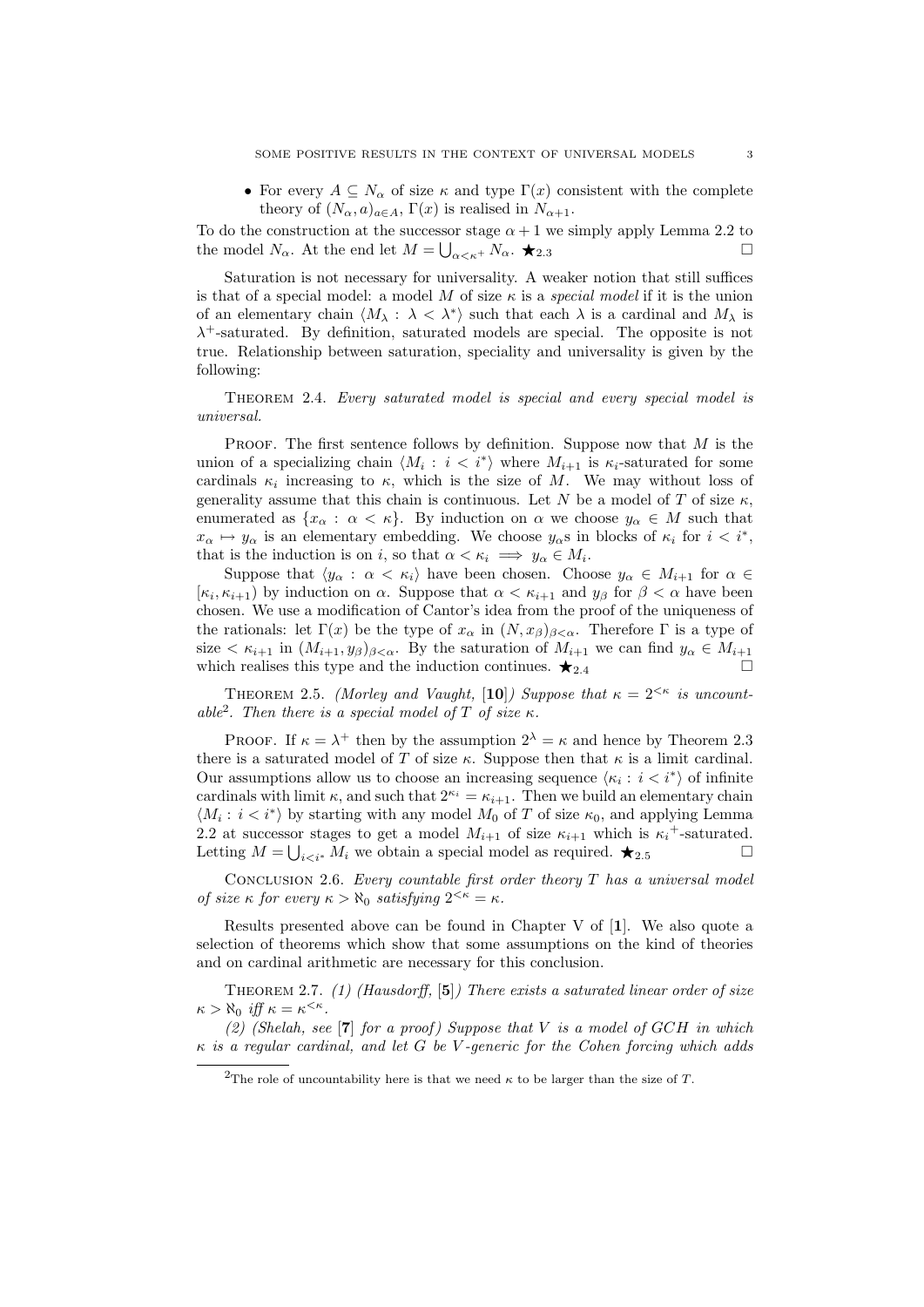$\kappa^{++}$  Cohen subsets to V. Then in V[G], in power  $\kappa^+$ , there is no universal graph, linear order, or generally model of a complete first order T which is unstable in  $\kappa$ .

(3) (Kojman-Shelah, [7]) Suppose  $\kappa$  is a regular cardinal and there is some cardinal  $\lambda$  such that  $\lambda^+ < \kappa < 2^{\lambda}$ . Then there is no universal linear order of cardinality κ.

Note that if T is stable in  $\kappa$  then it follows by an argument analogous to that of Theorem 2.8 below that T has a saturated model of size  $\kappa$ .

2.2. Countable universal models. Countable universal models are abundant in mathematics. For example, in addition to the examples we mentioned in the Introduction there are examples in topology: any countable dense subset of the Urysohn space is countably universal in the class of metric spaces with almost isometric embedding. In model theory however, the theory of countable models is different from the theory of the uncountable ones - as is most strikingly witnessed by the well developed classification theory using the number of pairwise non-isomorphic models [11], versus the still unresolved Vaught conjecture about countable models. In the theory of universal models it is similarly the case that countable models have a special role. Specifically, the methods presented in the rest of this paper tend to apply only to uncountable models. However, this is not the case with the concept of saturated models, which makes perfect sense in the case of  $\kappa = \aleph_0$ , see Definition 2.1. In fact, the concept of saturation was first introduced in the countable case, by Vaught. Exactly the same proof as in the uncountable case applies to show that saturated models are universal. For example, a well known example of a countable universal model is the linear order of the rationals, and the rationals are an example of a saturated model. In the case of countable models there is a syntactic characterisation of the existence of saturated models, due to Vaught in [17]. It also appears as Theorem 2.3.7 in [1].

THEOREM 2.8. (Vaught, [17]) T has a countable saturated model iff for every  $n < \omega$ , T has only countably many complete types in n-variables.

PROOF. In the forward direction, let M be a countable saturated model of T. Then for every n and complete type  $\Gamma$  in n variables,  $\Gamma$  is realised by an n-tuple in M. Since there are only countably many such tuples and none of them can realise more than one complete type, the conclusion follows.

In the other direction, we shall expand  $T$  to a maximal consistent theory  $T^*$  in an expanded language, such that any countable model of  $T^*$  gives us a saturated model of T. Let us form the language  $\mathcal{L}^*$  by adding countably many new constant symbols  ${c_n : n < \omega}$  to L. Let  ${\varphi_n : n < \omega}$  be an enumeration of all sentences in  $\mathcal{L}^*$ . For every m-element subset Y of  $\{c_n : n < \omega\}$ , the complete types  $\Gamma(x)$  of T in  $\mathcal{L}_Y$  are in one-to-one correspondence with the complete types  $\Sigma(x_0, \ldots, x_{m-1}, x)$ of T in  $\mathcal{L}$ , and hence there are only countably many of them by the assumption. We let  $\{\Gamma_n(x): n < \omega\}$  enumerate all such types  $\Gamma(x)$ , where Y ranges over all finite subsets of  $\{c_n : n < \omega\}.$ 

By induction on  $n < \omega$  we choose an increasing sequence  $T_n$  of consistent theories with  $T_0 = T$ , such that

: (1) each  $T_n$  contains only finitely many symbols from  $\mathcal{L}^* \setminus \mathcal{L}$ ,

- : (2) either  $\varphi_n \in T_{n+1}$  or  $\neg \varphi_n \in T_{n+1}$ ,
- : (3) if  $\varphi_n \in T_{n+1}$  and  $\varphi_n = (\exists x) \psi(x)$ , then  $\psi(c) \in T_{n+1}$  for some  $c \in \mathcal{L}^* \setminus \mathcal{L}$ ,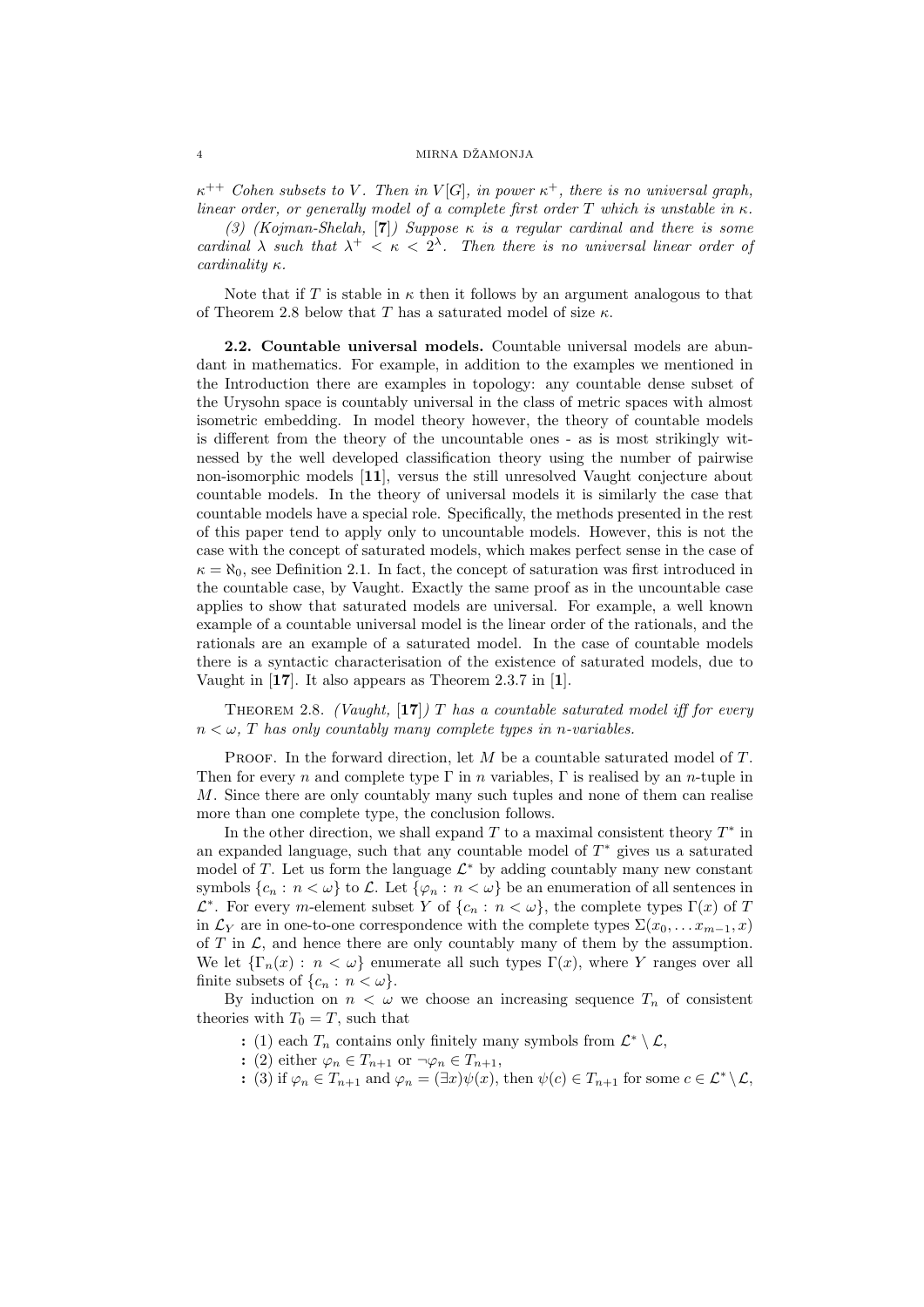: (4) if  $\Gamma_n(x)$  is consistent with  $T_n$ , then  $\Gamma_n(c) \subseteq T_{n+1}$  for some  $c \in \mathcal{L}^* \setminus \mathcal{L}$ . The induction is straightforward and we obtain that  $T^* = \bigcup_{n<\omega} T_n$  is a maximal consistent theory in  $\mathcal{L}^*$ . Let M' be a countable model of it, therefore by (3),  $M' = (M, a_n)_{n \leq \omega}$  where  $M = \{a_n : n \leq \omega\}$ . M is clearly a model of T and (4) guarantees that it is saturated.  $\bigstar_{2.8}$ 

Of course, saturation is not a neccessary condition for universality:  $\omega + \mathbf{Q}$  is a universal countable linear order but is not a saturated model. We shall not develop this topic further in this article and from now on we shall only consider uncountable models.

# 3. Changing the cardinal arithmetic

When we leave the realm of  $GCH$  and its remnants we are more or less left with universes which we construct with forcing and where instances of GCH are violated by the construction of the extension. Theorem 2.7(2) shows that if we are not careful about how we do this, we shall end up basically with no universal models of any sort. Theorem 2.7(3) shows that for certain theories such as linear orders, no matter how careful we are, if we violate  $GCH$  sufficiently (including making  $2^{\kappa} = 2^{\kappa^+}$ , the universality number at  $\kappa^+$  will jump to the largest possible value of  $2^{\kappa^+}$ . We shall see below that for certain other theories, for example theory of graphs, it is possible to violate  $GCH$  as much as we like and still keep the universality number low. This indicates that the ability of having a small universal number in 'reasonable' forcing extensions in which the relevant instances of  $GCH$ are violated is a property of the theory itself, which is not possessed by all theories. In fact, in a series of papers, e.g.  $[7]$ ,  $[8]$ ,  $[6]$ ,  $[15]$ ,  $[16]$ ,  $[3]$  the thesis claiming the connection between the complexity of a theory and its amenability to the existence of universal models, has been pursued. In [4] we introduced the following definition, which formalised these notions:

DEFINITION 3.1. We say that a theory T is amenable iff whenever  $\lambda$  is an uncountable cardinal satisfying  $\lambda^{<\lambda} = \lambda$  and  $2^{\lambda} = \lambda^{+}$ , while  $\theta$  satisfies  $cf(\theta)$  $\lambda^+$ , there is a  $\lambda^+$ -cc (<  $\lambda$ )-closed forcing notion that forces  $2^{\lambda}$  to be  $\theta$  and the universality number of T at  $\lambda^+$  to be smaller than  $\theta$ .

Localising this definition at a particular  $\lambda$  we define what is meant by theories that are amenable at  $\lambda$ .

Connected to this definition there is a somewhat technical definition of high non-amenability (see Definition 0.3 of [4]). We shall not quote the definition but state only that high non-amenability of  $T$  implies that  $T$  is not amenable in the sense of Definition 3.1, and that the theory of dense linear order with no endpoints is a prototypical example of a highly non-amenable  $T$ . We should also comment that the amenability/high non-amenability is envisioned as a dividing in the classification theory of unstable theories. The exact syntactic properties that correspond to this line have not been found yet, but is known that the property  $SOP<sub>4</sub>$  implies high nonamenability and simplicity implies amenability. We shall not go into these modeltheoretic considerations at this point but refer the reader to the articles mentioned above. Here we shall simply be concerned to give examples and techniques which apply to amenable theories. For simplicity in presentation we shall concentrate on the case of amenability at  $\lambda = \aleph_1$  but we warn the reader that there are some caveats in looking only at this case-we shall indicate them below.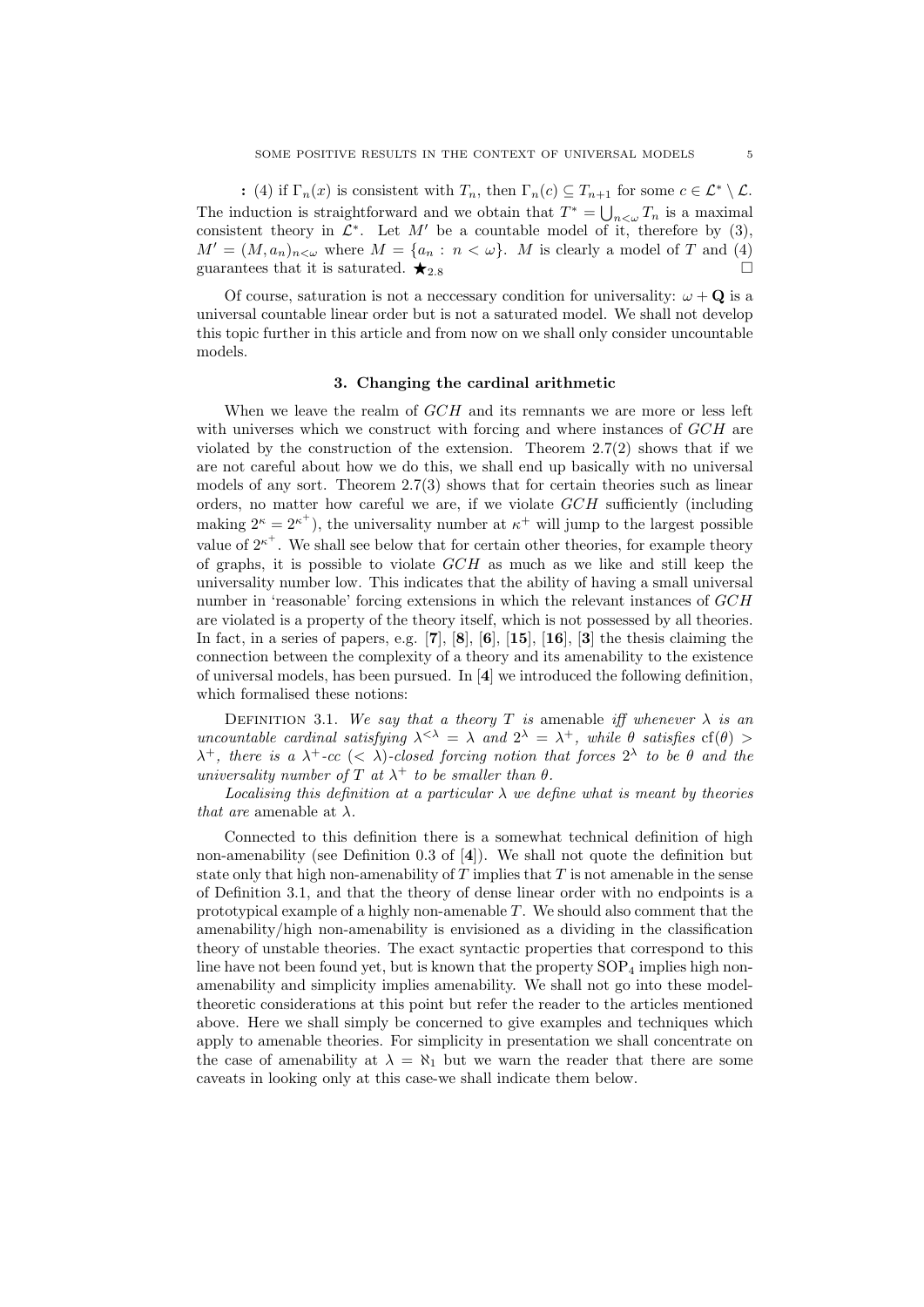3.1. Graphs. The goal of this section is to present a consistency result showing that it is possible to force over a model of  $GCH$  to obtain a model with a large continuum and a small universal family of graphs at  $\aleph_1$ . In fact, we shall demonstrate that the theory of graphs is amenable at  $\aleph_1$ , in the sense of Definition 3.1. The earliest theorem to this extent is in Shelah's [13], but unfortunately there is an error, which was noted and corrected by Shelah in  $[14]$ . The same year Mekler  $[9]$ found a different proof using, unlike [14], a ccc forcing. We shall present Mekler's proof. Let  $T$  in this section stand for the model completion of the theory of graphs, so T is a complete model complete theory and we shall show that it is consistent that CH fails and there is a universal model of T of size  $\aleph_1$ .

To start with let V be a model of  $GCH$  and let us fix a sequence  $\langle A_\alpha : \alpha < \omega_1 \rangle$ of subsets of  $\omega_1$  with pairwise intersections countable. Let  $\chi$  be a large enough cardinal and we shall work with with elementary substructures of  $\langle H(\chi), \in, \ldots \rangle$ . The forcing will be an iteration  $\langle P_\alpha, Q_\beta : \alpha \leq \omega_2, \beta < \omega_2 \rangle$  with finite supports such that each  $P_{\alpha}$  is ccc. The first coordinate will have a special role: it will add a generic graph  $G^*$  on  $\omega_1$  by finite conditions. Note that  $G^*$  is a model of T. We define the other coordinates by induction on  $\alpha$ .

For  $\alpha \geq 1$ , if  $P_{\alpha}$  has been defined and is ccc, suppose that a bookkeeping gives us a name  $\tau_{\alpha}$ , which is a  $P_{\alpha}$ -name of a model of T. We first define  $Q_{\alpha}$ . In V we fix a continuous sequence  $\overline{N}_{\alpha} = \langle N_i^{\alpha} : i < \omega_1 \rangle$  of countable elementary submodels of  $\langle H(\chi), \in, \ldots \rangle$  with  $N_i^{\alpha} \in N_{i+1}^{\alpha}$  and  $\langle P_{\beta}, Q_{\beta} : \beta < \alpha \rangle, P_{\alpha} \in N_0^{\alpha}$  (so  $\alpha \in N_0^{\alpha}$ ). For  $\eta < \omega_1$  let  $i(\eta)$  denote the first i such that  $\eta \in N_i^{\alpha}$ . Then  $Q_{\alpha}$  consists of pairs  $q = (X_q, f_q)$  such that  $X = X_q$  is a finite subset of  $\omega_1$  and  $f = f_q$  is finite function from  $\omega_1$  to  $A_\alpha$  whose range is disjoint from X and which satisfies

$$
\eta \in \text{dom}(f) \implies f(\eta) \in N_{i(\eta)+1}^{\alpha} \setminus N_{i(\eta)}^{\alpha}.
$$

The idea is that  $Q_{\alpha}$  adds an embedding of  $\tau_{\alpha}$  into  $G^*$ . To say this precisely, we define  $P_{\alpha+1}$  to consists of elements in  $P_{\alpha}*Q_{\alpha}$  such that  $p \restriction \alpha$  decides the  $\tau_{\alpha}$ structure of dom $(f_{p(\alpha)})$ ,  $\text{ran}(f_{p(\alpha)}) \subseteq p(0)$  and  $f_{p(\alpha)}$  is an embedding of the  $\tau_{\alpha}$ structure of dom $(f_{p(\alpha)})$  into  $p(0)$ .

Easy density arguments show that the  $P = P_{\omega_2}$  adds an embedding of each  $\tau_{\alpha}$ into  $G^*$  and that if the forcing is indeed ccc, we can do the bookkeeping so to cover all models of  $T$  of size  $\aleph_1$  in the extension. The main point of the proof is to show that the forcing has ccc. The proof uses a certain amalgamation property that is present in the theory of graphs, but not for example in the theory of triangle-free graphs or the theory of linear orders. We shall describe this amalgamation property at the point of the proof where we use it.

We need to pass to a dense set of conditions. Say that for  $1 \leq \alpha \leq \omega_2$ ,  $p \in P_\alpha$ is *complete* if for every  $\beta < \alpha$  and  $i < \omega_1$ 

- : (i)  $p \restriction \beta \cap N_i^{\beta}$  is a condition and it determines the  $\tau_{\beta}$ -structure of dom $(f_{p(\beta)})$ and  $\sim$
- : (ii) if  $r \in N_i^{\beta}$  extends  $p \restriction \beta \cap N_i^{\beta}$  and  $1 \leq \gamma < \beta$  then  $\text{ran}(f_{r(\gamma)}) \cap p(0) \subseteq$ ran $(f_{n(\gamma)})$

It can be proved that the set of complete conditions in  $P_\alpha$  is dense, for all  $\alpha$ . Both this and the fact that the forcing is ccc are essentially implied by the following Lemma 3.2, which is the main point of the argument.

Let  $\mathcal{N} = \langle \bar{N}_{\alpha} : \alpha < \omega_2 \rangle$ . For the Lemma we need to note that if  $p \in P_{\alpha}$  is a complete condition and  $N \prec (H(\chi), \in, \mathcal{N}, ...)$  countable with  $\alpha \in N$ , then  $p \cap N$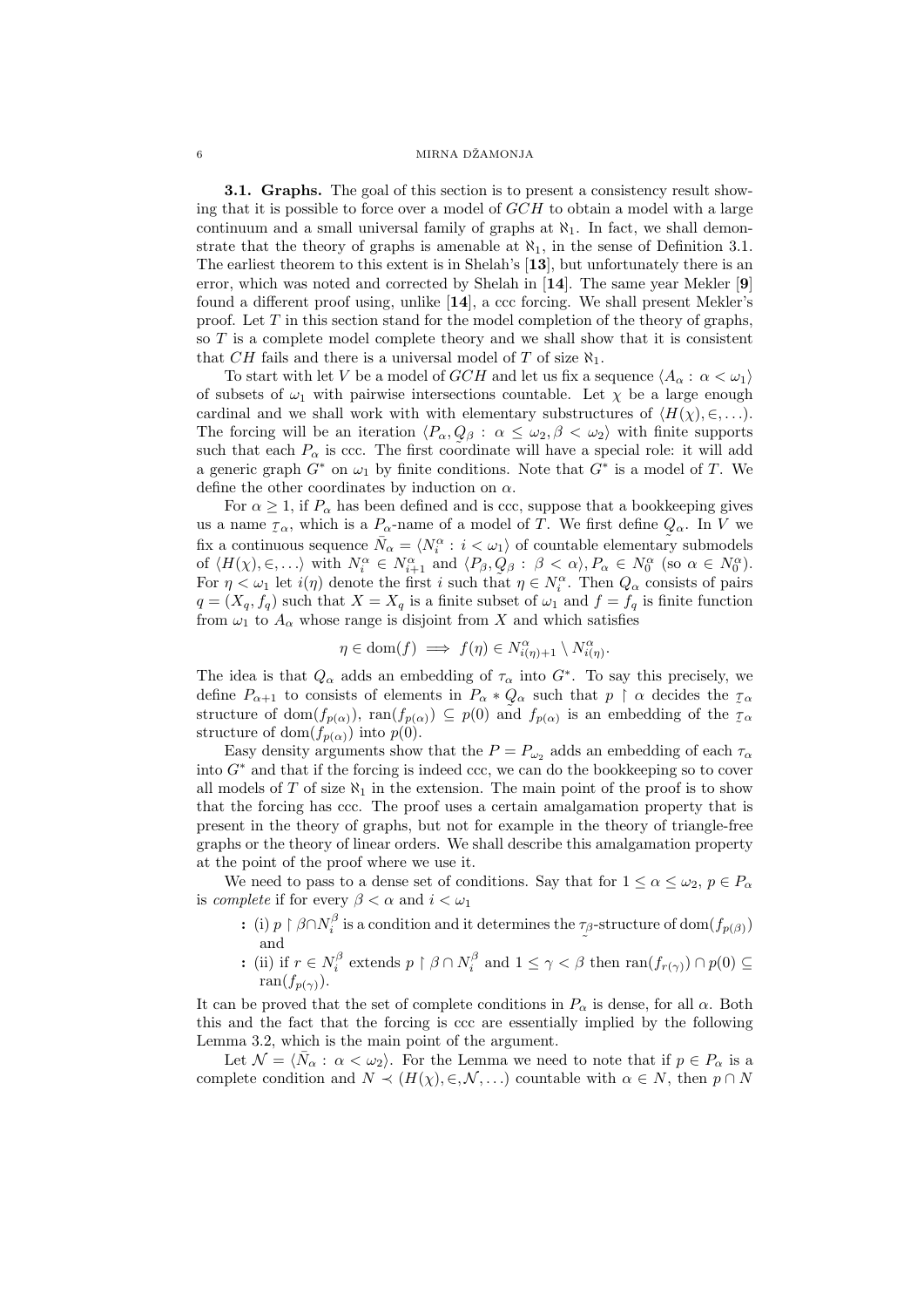is a condition. The proof of this is by induction on  $\alpha$ , the main case being the case  $\alpha = \beta + 1$ . We have by (i) that  $p \restriction \beta \cap N_0^{\beta}$  determines the  $\tau_{\beta}$  structure of  $f_{p(\beta)}$ , and we also have that  $N_0^{\beta} \in N$  so  $p \upharpoonright \beta \cap N$ , which is a condition by the induction hypothesis is stronger than  $p \restriction \beta \cap N_0^{\beta}$  and hence it too determines the  $\tau_{\beta}$  structure of  $f_{p(\beta)}$ . We also need to note that the range of  $f_{p(\beta)}$  is contained in  $N \cap \omega_1$ , which follows as  $f_{p(\beta)}$  is finite.

LEMMA 3.2. For any  $\alpha \leq \omega_2$ , if  $p \in P_\alpha$  is a complete condition,  $N \prec (H(\chi), \in$  $, \mathcal{N}, \ldots$ ) countable with  $\alpha \in N$  and  $r \in P_\alpha \cap N$  extends  $p \cap N$ , then  $p \cup r$  can be extended to a condition in  $P_{\alpha}$  which extends both p and  $r^3$ .

PROOF. We shall present the main part of the proof, from which it can be seen where the amalgamation condition is being used. The final part of the proof will only be indicated. Let us assume  $\alpha > 1$ , as otherwise the conclusion is trivial.

We shall need to refer to a following observation about elementary submodels.

CLAIM 3.3. For any  $\gamma \leq \omega_2$ ,  $\gamma \subseteq \bigcup_{i < \omega_1} N_i^{\gamma}$ .

**Proof of the Claim.** Let  $\beta < \gamma$ . Since  $\gamma \in N_0^{\gamma}$  there is  $f \in N_0^{\gamma}$  which maps  $\omega_1$ onto γ. There is  $i < \omega_1$  such that  $f^{-1}(\beta) \in N_i^{\gamma}$  and then  $\beta \in N_i^{\gamma}$ . ★3.3

The construction of the desired condition is by induction on  $k < \omega$ , where the induction will stop after some finite number of stages. At each stage we define

 $N_k \prec (H(\chi), \in, \ldots)$  countable,  $r_k \in P_\alpha$ ,  $a_k \subseteq \text{dom}(p) \setminus \{0\}$ ,  $(s_\beta^k)_{\beta \in a_k}$ ,  $\gamma_k$ 

where each  $s_{\beta}^k$  is a finite graph on a subset of  $\omega_1$ . For each  $k > 0$ ,  $\gamma_k$  is a special element of  $a_k$ , called the *leading ordinal*, with  $\gamma_0 = \infty$ . The elements of  $a_k$  are called the *active ordinals*. We denote  $\delta_k = N_k \cap \omega_1$ . The following are our inductive hypotheses:

- If  $\beta \in a_k$  then  $s_{\beta}^k$  is a subgraph of  $r_k(0) \cup \text{ran}(f_{p(\beta)})$  (which in itself is a graph), and the universe of  $s_{\beta}^k \cap r_k(0)$  is exactly  $s_{\beta}^k \cap \delta_k$ ,
- if  $k > 0$  then there is  $i < \omega_1$  such that  $N_k = N_i^{\gamma_k}$ ,
- $r_k \in N_k \cap P_{\gamma_k}$  and it extends  $p \restriction \gamma_k \cap N_k$  and  $r_m \restriction \gamma_k$  for all  $m < k$ ,
- if  $\beta \leq \gamma_k$  is active, then  $r_k \restriction \beta$  determines the  $\tau_\beta$  structure of dom $(f_{p(\beta)}) \cup$  $\bigcup_{m\leq k}$  dom $(f_{r_m(\beta)}) \cap \delta_k$  and  $r_k \restriction \beta$  forces that  $f_{p(\beta)} \cup \bigcup_{m\leq k} f_{r_m(\beta)} \restriction \delta_k$  is an isomorphism of this structure with  $s_{\beta}^k$ ,
- if  $\beta' \neq \beta''$  are both in  $a_k$  and satisfy  $A_{\beta'} \cap A_{\beta''} \nsubseteq \delta_k$ , then  $s_{\beta'}^k \cap s_{\beta''}^k \subseteq p(0)$ .

We say that for  $\beta \in a_k$ , the elements of dom $(f_{p(\beta)})$  that have been used at the stage k are those in dom $(f_{p(\beta)}) \cap \delta_m$ , where  $m = \max\{l \leq k : \gamma_l \geq \beta\}$  (since  $\gamma_0 = \infty$ , this maximum is well defined). We denote the set of such ordinals by  $u_{\beta}^k$ .

The induction is not difficult to do: we let  $N_0 = N$ ,  $r_0 = r$  and  $a_0 = \text{dom}(p)$  $\{0\} \cap N$ . For  $\beta \in a_0$  let  $s_\beta^0 = \text{ran}(r(\beta))$  with the structure induced by  $r(0)$ - this is well defined as  $p \cap N \leq r$ . If we have defined all the relevant objects at the stage k, do the following if possible: choose a minimal  $\gamma = \gamma_{k+1} \in a_k$  such that there is an unused element of dom $(f_{p(\gamma)})$ . Let i be the minimal such that there is an element of dom $(f_{p(\gamma_{k+1})} \setminus u_{\gamma_{k+1}}^k$  in  $N_i^{\gamma}$  and satisfying  $N_k \cap \gamma_{k+1} \subseteq N_i^{\gamma_{k+1}}$  (note that such i exists by Claim 3.3). Let  $N_{k+1} = N_i^{\gamma_{k+1}}$  and  $a_{k+1} = a_k \cup [\text{dom}(p) \cap N_{k+1} \cap \gamma_{k+1}]$ . If

<sup>&</sup>lt;sup>3</sup>By  $p \cup r$  we mean the function q whose domain is dom(p)  $\cup$  dom(r), with  $q(0) = p(0) \cup r(0)$ and  $q(\beta) = (X_{p(\beta)} \cup X_{r(\beta)}, f_{p(\beta)} \cup f_{r(\beta)})$  for  $\beta > 0$  in dom(q).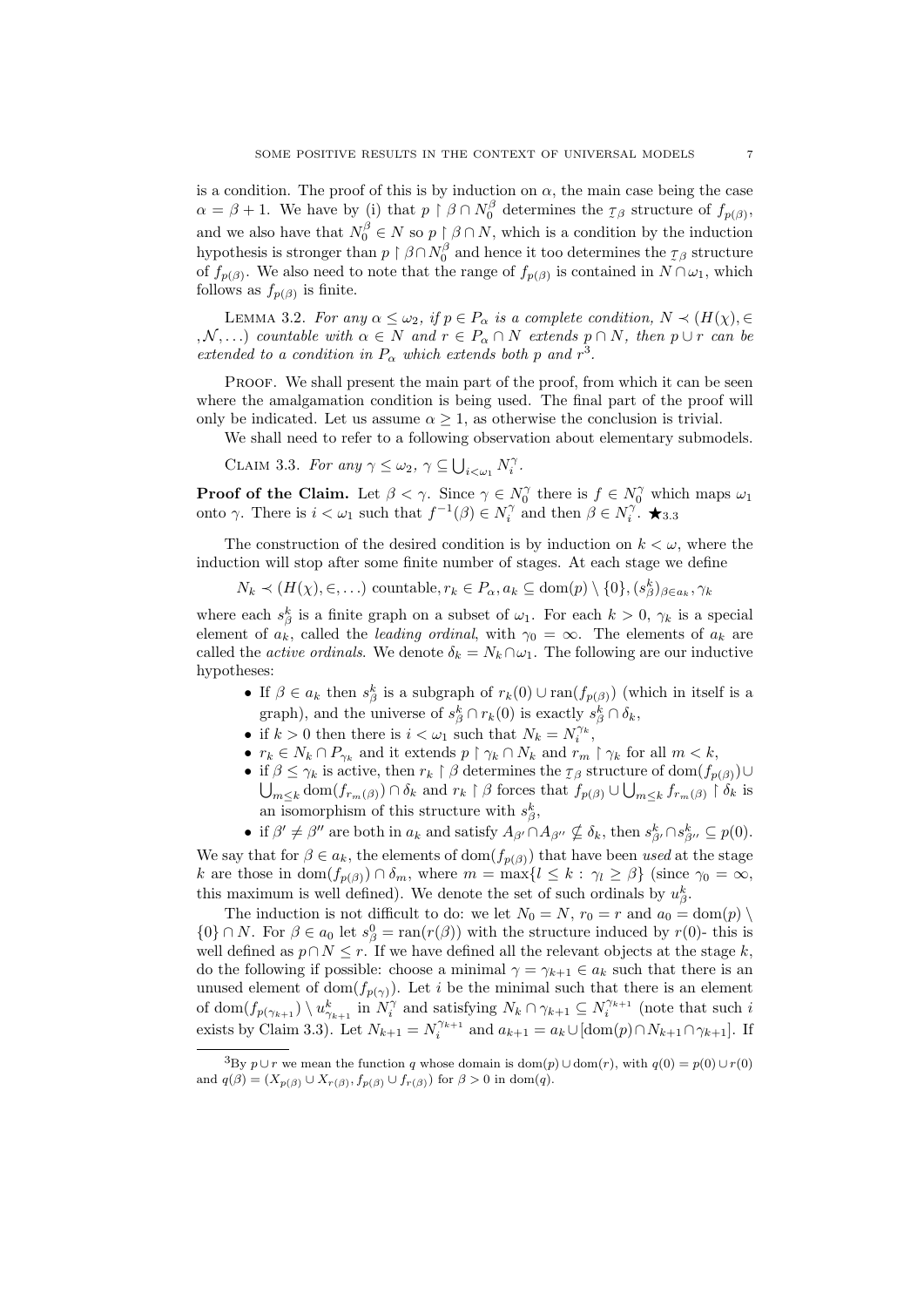no such choice is possible, stop the induction. Note that  $m \leq k \implies \gamma_m \leq \gamma_k$  and that the induction must be stopped at some stage  $k^*$  as all ordinals that appear as unused at any stage come from the finite set  $\bigcup_{\gamma \in \text{dom}(p) \setminus \{0\}} \text{dom}(f_{p(\gamma)})$  (and once an ordinal is used it remains so). Let  $\gamma^* = \gamma_{k^*}$ .

We shall now proceed to define a condition q in  $N_{\gamma^*} \cap \gamma^*$ . We shall need the following claim.

CLAIM 3.4. For all  $k \leq k^*$ ,  $\bigcup_{m \leq k} N_m \cap \gamma_k \subseteq N_k$ .

**Proof of the Claim.** The proof is by induction on k. If  $k = 0$ , the situation is clear. For the case of  $k + 1$ , we have by the induction hypothesis that for  $m \leq k$ ,  $N_m \cap \gamma_k \subseteq N_k$ . Since  $\gamma_{k+1} \leq \gamma_k$ , certainly  $N_m \cap \gamma_{k+1} \subseteq N_k$  and hence it suffices to show that  $N_k \cap \gamma_{k+1} \subseteq N_{k+1}$ . This conclusion follows by the choice of  $N_{k+1}$ .  $\bigstar_{3.4}$ 

Suppose that  $k \leq k^*$  and  $m \leq k$ . Then  $r_m \in N_m$  so all the finitely many ordinals involved in the construction of  $r_m \restriction \gamma_k$  are in  $N_m \cap \gamma_k$ , and hence in  $N_k$ by Claim 3.4. Therefore  $r_m \restriction \gamma_k \in N_k$ .

At this point of the proof we shall get to use the Amalgamation Condition (\*), which we define in terms of a partially ordered class  $(K, \leq)$  of structures:

 $(K, \leq)$  satisfies a.c.  $(*)$  if for any elements  $A, B, \{C_i : i \in I\}$  of K satisfying

• any two of these structures agree on their intersection

• whenever  $i \neq j$  then either  $C_i \cap C_j \subseteq A$  or  $C_i \cap C_j \subseteq B$ ,

there is a structure in K which extends all  $A, B, \{C_i : i \in I\}$ .

Obviously, the class of graphs with the induced subgraph relation satisfies the a.c. (\*) since we can simply take a union of all the graphs involved.<sup>4</sup>

Suppose now that  $\beta' \neq \beta'' \in a_{k^*}$ . By the induction hypothesis either  $A_{\beta'} \cap$  $A_{\beta\prime\prime} \nsubseteq \delta_{k^*}$ , in which case  $s_{\beta\prime}^{k^*} \cap s_{\beta\prime\prime}^{k^*} \subseteq p(0)$  or  $A_{\beta\prime} \cap A_{\beta\prime\prime} \subseteq \delta_{k^*}$  and so  $s_{\beta\prime}^{k^*} \cap s_{\beta\prime\prime}^{k^*} \subseteq$  $r_{k^*}(0)$ . This says that, according to the a.c. (\*) property, we can define a graph that extends  $p(0) \cap \delta_{k^*} \cup r_{k^*}(0) \cup \bigcup_{\beta \in a_{k^*}} s_{\beta}^{k^*} \cap \delta_{k^*}$ . Let s be such a graph. We define q', a candidate for a condition in  $P_{\alpha}$ . Let  $q'(0) = s$  and for  $\beta \in \bigcup_{k \leq k^*} \text{dom}(r_k) \cup a_{k^*}$ let  $q'(\beta) = p(\beta) \cap \delta_{k^*} \cup \bigcup_{k \leq k^*} r_k(\beta)$ . Note that  $q'$  as a function is an element of  $N_{k^*}$ . We now claim that  $q^{\mathsf{T}}$  is a condition in  $P_\alpha$ . By induction on  $1 \leq \beta \leq \alpha$  we prove that  $q' \upharpoonright \beta \in P_{\beta}$ . For  $\beta = 1$  this follows from the choice of s and for  $\beta$  limit this is clear. Suppose that  $\beta = \gamma + 1$  and  $\gamma$  is in dom(q'). If  $\gamma \notin \text{dom}(p)$  then  $\gamma \in \bigcup_{k \leq k^*} \text{dom}(r_k)$  and  $q'(\gamma) = \bigcup_{k \leq k^*} r_k(\gamma)$ . This is well defined by the choice of  $r_k$ 's. If  $\gamma \in \text{dom}(p) \setminus \bigcup_{k \leq k^*} \text{dom}(\overline{r}_k)$ , then  $q'(\gamma) = p(\gamma) \cap \delta_{k^*}$ , so  $q' \restriction \beta$  is a condition because  $p$  satisfies (i) in the definition of completeness. Finally it may happen that  $\gamma \in \text{dom}(p) \cap \bigcup_{k \leq k^*} \text{dom}(r_k)$ . In particular we have  $\beta \in a_{k^*}$ . Let k be maximal such that  $\gamma \leq \gamma_k$ . We claim that  $\text{dom}(f_{p(\gamma)}) \cap \delta_{k^*} = \text{dom}(f_{p(\gamma)}) \cap \delta_m$ . If this were not to be the case then at the stage  $k$  of the induction there would be an unused ordinal in dom $(f_{p(\gamma)})$ , so  $\gamma = \gamma_{k+1}$ , a contradiction. Having established the existence of  $q'$  we now need to keep going to extend to a condition which extends each  $r_k$ . This is done in stages using the assumptions of completeness, for which we refer the reader to the original article.  $\bigstar_{3.2}$ 

We now indicate how Lemma 3.2 implies that the forcing is ccc. We assume that we have proved that the set of complete conditions is dense, so we only work

<sup>&</sup>lt;sup>4</sup>In [9], Lemma 1, it is shown that a better known  $\mathcal{P}(3^-)$  amalgamation property implies a.c. (∗).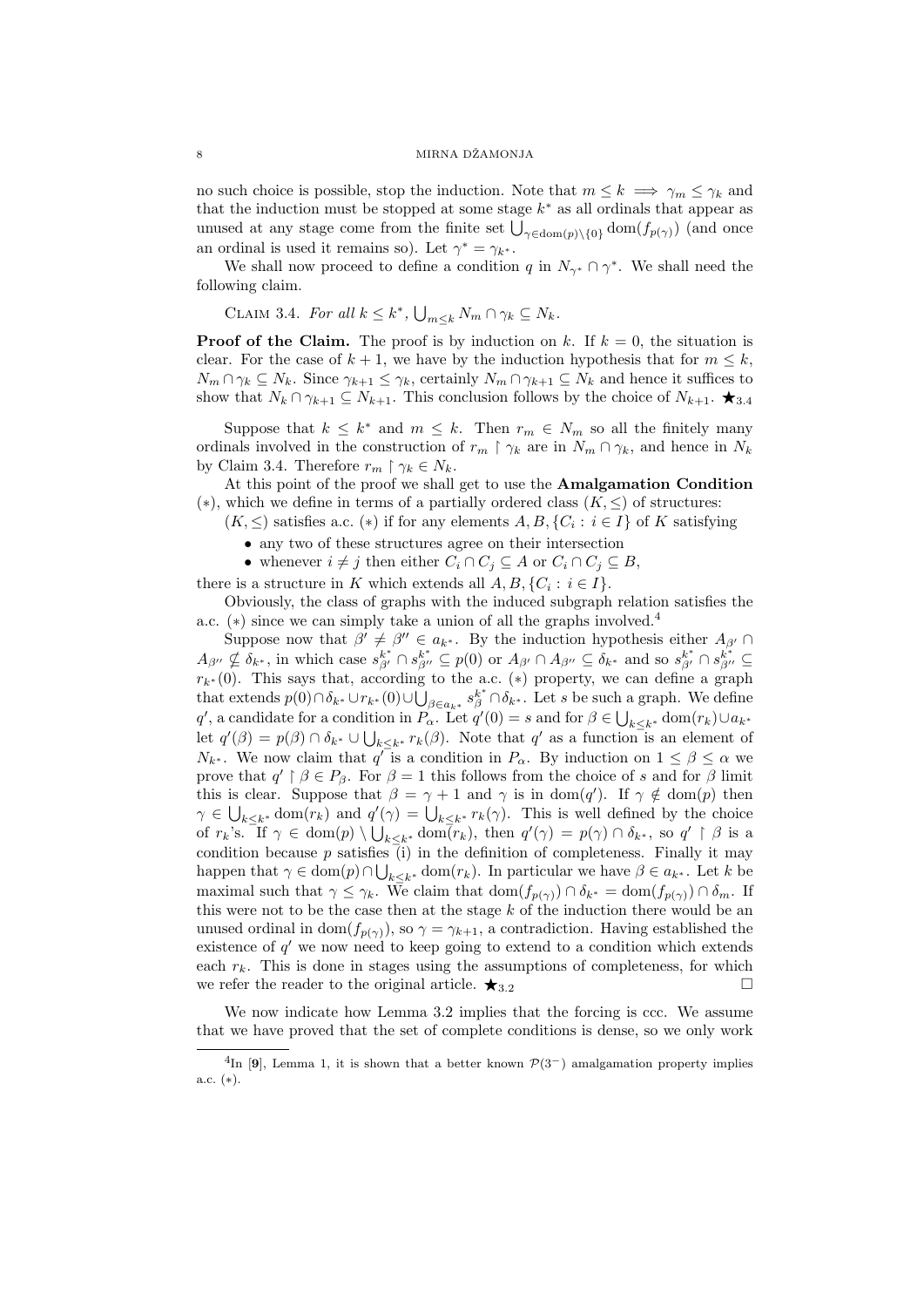with them. So assume that  $A$  is a maximal antichain of complete conditions and let N be a rich enough countable elementary submodel with  $A \in N$ . We claim  $\mathcal{A} = \mathcal{A} \cap N$ , so  $\mathcal{A}$  is countable. For this we have to show that  $\mathcal{A} \cap N$  is a maximal antichain. Let p be any complete condition. By elementarity there is  $r \in N \cap A$ which extends  $p \cap N$ . By Lemma 3.2 there is a common extension of p and r. This proves the statement we claimed.

We remark that the above result, as it involves ccc forcing iteration, can be easily generalised to cardinals of the form  $\lambda^+$  for some  $\lambda$  satisfying  $\lambda^{<\lambda} = \lambda$ , as Mekler does in Theorem 8 of [9]. Therefore the theory of random graphs is amenable in the sense of Definition 3.1.

3.2. Triangle-free Graphs. Having established that the theory of graphs is amenable the next natural question to ask to what extent the amalgamation condition (∗) was necessary for this conclusion. A very good example to consider is that of the model completion of the theory of triangle-free graphs. In the sense of model-theoretic complexity, this theory provides a prototypical example of a non-simple 'simple enough' theory, but also because this theory fails the a.c (∗). Namely

EXAMPLE 3.5. Let  $C_l$  be a graph consisting of the edge  $(c_l, c_{l+1/mod3})$ , for  $l < 3$ , let  $A = C_0$  and  $B = C_1$ . These structures satisfy the premises of the condition a.c. (\*) but any graph extending  $C_0, C_1$  and  $C_2$  contains the triangle  $\{c_0, c_1, c_2\}$ .

Therefore methods of [9] do not apply to triangle-free graphs. Džamonja and Shelah proved in [3] that the theory of the model completion of triangle-free graphs is nevertheless amenable. We explain the main ideas of this proof.

Let us first concentrate on  $\aleph_1$ . In the final extension we shall have  $2^{\aleph_0} = 2^{\aleph_1} =$  $\aleph_3$  and the universality number of the class of the triangle free graphs of size  $\aleph_1$ will be  $\aleph_2$ . The values  $\aleph_2$  and  $\aleph_3$  are rather flexible, but we concentrate on these for concreteness. We consider the class  $K$  all finite triangle-free graphs  $G$  whose universe is a subset of  $\omega_1$  and that have the property that for every non-zero limit  $\delta < \omega_1, G \restriction \delta$  is a 'reflection' of G in the sense that for every pair  $a_0, a_1 \in G \restriction \delta$ , if there is c with  $a_l R c$  for  $l < 2$ , then there is such c in  $G \restriction \delta$ . We can order this class by the relation of being an induced subgraph. Let us call this partially ordered class the approximation family. A petition on the approximation family is a directed subset of it of size  $\aleph_1$ . Notice that if we are given a petition  $\Gamma$  then its union is a graph of size  $\aleph_1$ , and by directedness, this graph is triangle-free. We call this graph  $M_{\Gamma}$ . Notice that by reenumerating, every triangle free graph of size  $\aleph_1$  is isomorphic to one whose family of finite subgraphs forms a petition on the approximation family. We shall be interested in quorumed petitions, which are those petitions that contain an isomorphic copy of every finite triangle-free graph on  $\omega_1$  through an isomorphism which moves every ordinal  $\alpha$  to an ordinal  $\beta$  of finite distance with  $\alpha$ . The existence of such quorumed petitions is not something we prove in  $ZFC$ , but we force them.

Let us now describe the forcing. We start with a model of GCH an in it we denote by T the tree  $\omega_1 > \omega_1$ . We first add  $\aleph_3$  many Cohen subsets of  $\omega_1$  by countable conditions. Notice that this introduces  $\aleph_3$  many branches to T. Call the resulting universe V. We follow this with an iteration  $\langle P_\alpha, Q_\alpha : \alpha < \omega_2 \rangle$  in which each step  $Q_{\alpha}$  is itself an iteration of  $\omega_3$  steps, of ccc forcing, which we shall call *a block*. In each block we shall have a preliminary forcing and an iteration of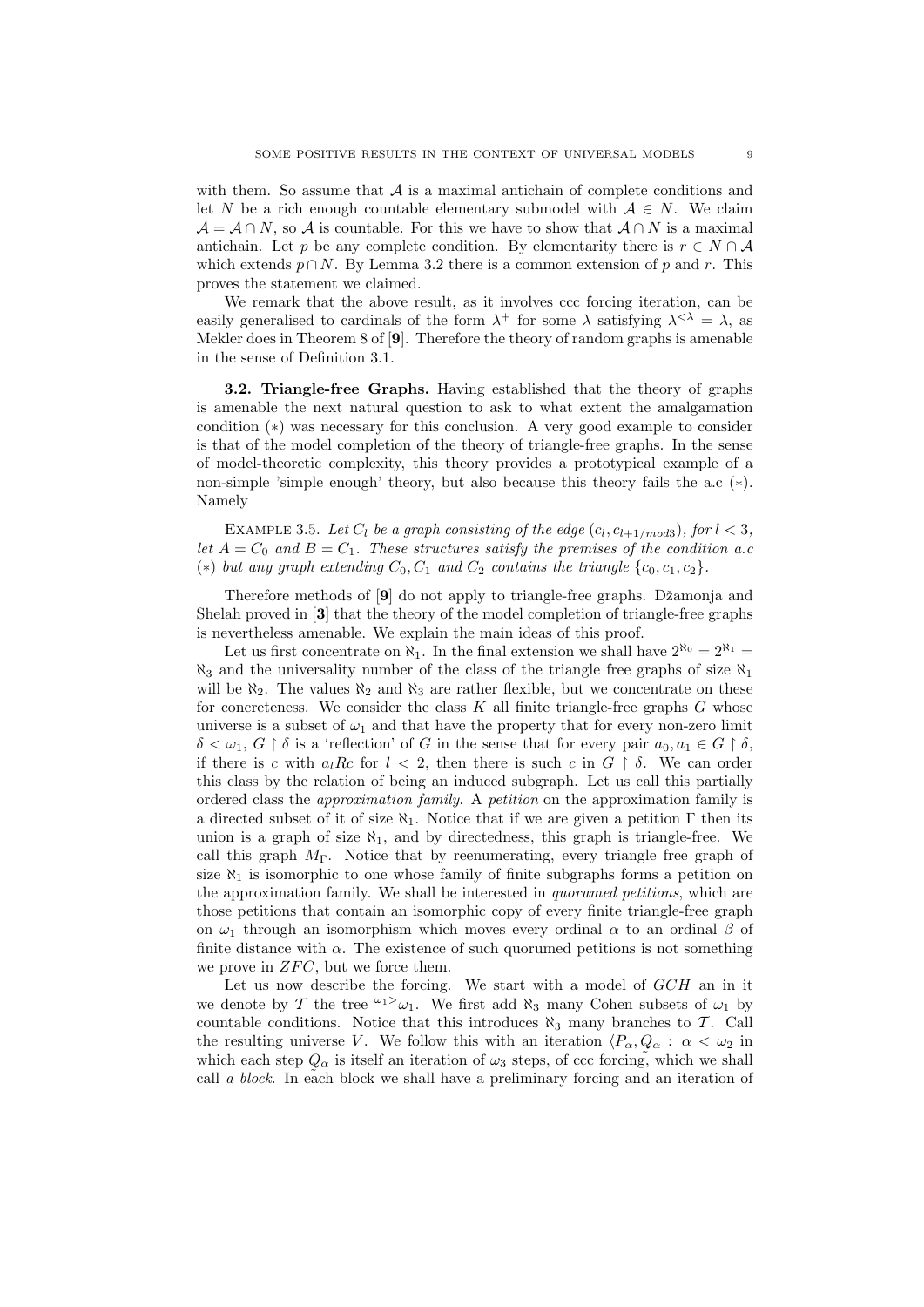length  $\omega_3$ . We first describe the iteration. It will have two kinds of coordinates. In each coordinate of the first kind. of it we are given a name for a petition  $\Gamma$  on the approximation family and we force to embed  $M_{\Gamma}$  into  $M_{\Gamma^*}$  for some quorumed ˜ ˜ petition Γ<sup>∗</sup> . By remarks above, for our final universality result it will be sufficient to ensure that there are  $\aleph_2$  triangle-free graphs on  $\omega_1$  which embed all  $M_{\Gamma^*}$  for quorumed petitions  $\Gamma^*$ . By bookkeeping, we shall at each stage  $\alpha < \omega_2$  of the main iteration assure by  $Q_{\alpha}$  of forcing that we have dealt with all quorumed petitions in  $V^{P_\alpha}$ . In fact we shall assure that there is in  $V^{P_{\alpha+1}}$  a single triangle-free graph  $G^*_{\alpha}$  on  $\omega_1$  which embeds all  $M_{\Gamma^*}$  for quorumed petitions  $\Gamma^*$  in  $V^{P_{\alpha}}$ . This is where the preliminary forcing of the block  $\alpha$  comes in: in it we introduce a system  $S_{\alpha}$  of members of the approximation family indexed by the nodes in  $\mathcal T$  in a such a way that each branch through  $\mathcal T$  gives a petition in the approximation family. It is easy to see that the union of this system is a triangle-free graph on  $\omega_1$ , which will be our  $G^*_{\alpha}$ . In the second kind of coordinates in the block  $\alpha$  we shall be embedding a quorumed petition  $\underline{H}$  given by the bookkeeping into the subsystem of  $S_{\alpha}$  given by the elements indexed by the nodes on some branch of  $\mathcal T$ . This assures that  $M_H$ embeds into  $G^*_{\alpha}$ .

The main point of the proof is to make sure that each individual forcing in a block is ccc, and in assuring so in the second kind of coordinates we get to use an amalgamation property possessed by the elements of the approximation family  $K$ : Suppose that  $M_0, N_0, M_1, M_2, N_1, N_2$  and M are in K such that

- $M_0 = M_1 \cap M_2$  and  $M_1$  is isomorphic with  $M_2$  by an isomorphism which is identity on  $M_0$ ,
- $N_0 = N_1 \cap N_2$  and  $N_1$  is isomorphic with  $N_2$  by an isomorphism which is identity on  $N_0$ ,
- each  $M_i$  is an induced subgraph of the corresponding  $N_i$  and the universe of  $M_l$  consists of even ordinals in the universe of  $N_l$ ,
- there are limit ordinals  $\delta_0 < \delta_1 < \delta_2$  such that  $N_l \subseteq \delta_l$  for each  $l < 3$ ,
- the universe of M is contained in the even ordinals and  $M_1, M_2$  are induced subgraphs of M.

Then there is  $N \in K$  whose induced subgraphs include  $M$ ,  $N_1$  and  $N_2$ .

This property is called workability in [3]. Notice that checking that it is true really uses the definition of the approximation family, not only the properties of the class of triangle-free graphs.

The proof in the case  $\lambda^+$  for  $\lambda = \lambda^{<\lambda}$  in place of  $\aleph_1$  has to deal with a strong version of  $\lambda^{+}$ -cc needed in order to iterate, which introduces additional complications which we shall not describe here. The structure of the proof as described above uses a tree of models rather than a linearly organised structure like in [9]. The price we have to pay is that the final universe does not have one universal model, rather just a small universal family. The following question is still open:

QUESTION 3.6. Is it consistent to have a universal triangle-free graph on  $\aleph_1$ and not CH?

3.3. Linear orders. The next step to consider in our increasing level of complexity of theories is a theory that does not have a workable approximation family. Such a theory is the theory of dense linear orders. Namely, the main result of Kojman-Shelah [7] is that this theory is highly non-amenable, and the proof we presented for triangle-free graphs cannot be adopted to this case- as it would show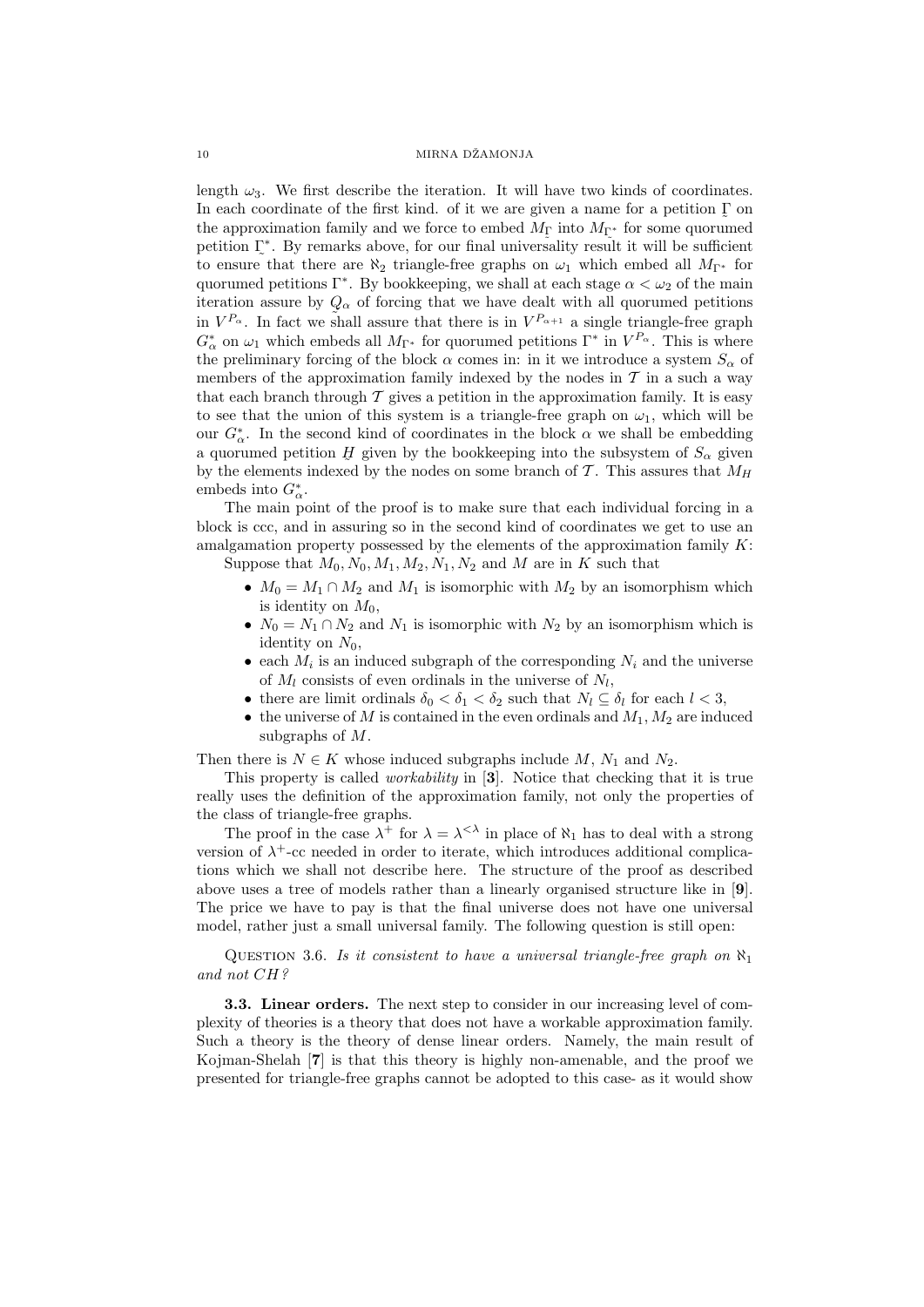that the theory is amenable. As an exercise, the reader may check that natural definitions of approximation families for this class will fail to be workable. However, in [12] Shelah proved that it is consistent that there is a universal linear order of size  $\aleph_1$  in a model where CH fails <sup>5</sup>. In the terminology of the rest of this paper, this shows that the theory of dense linear orders is amenable at  $\aleph_1$ . Note that the method of the proof uses oracle-proper forcing, which is a technique limited to  $\aleph_1$ . Again by high non-amenability we conclude that the analogue of [12] cannot be obtained at cardinals larger than  $\aleph_1$ , and at the same time that amenability is not implied by amenability at  $\aleph_1$ .

**3.4. Amenability at**  $\aleph_1$ **.** Our presentation so far leaves open the question if every 'reasonable' theory T is amenable at  $\aleph_1$ . Namely, let  $D(T)$  denote the set of complete types over the empty set in finitely many variables. It is known that if this set is uncountable then it has to have the cardinality of the continuum, and it is easy to see that every type in  $D(T)$  must be realised in the universal model. Therefore if  $D(T)$  is uncountable there cannot be a universal model of T in  $\aleph_1$  if CH fails. It remains to ask what happens if  $D(T)$  is countable, namely if it is possible that every T with  $D(T)$  countable is amenable at  $\aleph_1$ . A negative answer to this is given in §1 of [7], where there is an example of a theory with countable  $D(T)$  which has a universal model at  $\aleph_1$  iff CH holds.

Conclusion. In conclusion, we have presented the methods that are currently available for making the universality number at  $\aleph_1$  small while failing  $CH$ . These methods come with amalgamation-type requirements on the theory in question and we have discussed the prototypical examples of theories that satisfy or not these amalgamation properties. We have discussed the division amenability/high nonamenability defined in terms of the ability of a theory to have a small universality number in circumstances where the relevant instances of  $GCH$  are violated. We end by mentioning that there is a programme of characterising this division in syntactic terms i.e. in terms that do not discuss models of a theory but properties of its types and formulae. The present state of this programme is described in the Introduction to [4].

### References

- [1] C. Chang and H.J. Keisler, Model Theory (3. edition), Studies in Logic, vol. 73, North-Holland, (Amsterdam-New York-Oxford-Tokyo), 650 pp.,(1990).
- [2] M. Džamonja, Club guessing and the universal models, Notre Dame Journal for Formal Logic, vol. 46, No. 3, pp. 283-300, (2005).
- [3] M. Džamonia and S. Shelah, On the existence of universals, Archive for Mathematical Logic, vol. 43, pp. 901-936, (2004).
- [4] M. Džamonja and S. Shelah, On properties of theories which preclude the existence of universal models, Annals of Pure and Applied Logic, vol. 139, no. 1-3, pp. 280-302, (2006).
- [5] F. Hausdorff, Grundz¨uge einer Theorie der geordneten Mengenlehre, Mathematische Annalen, vol. 65, pp. 435-505. (In German) (1908).
- [6] M. Kojman, Representing embeddability as set inclusion, Journal of the London Mathematical Society (2nd series), vol 58, no. 185, Part 2, pp. 257-270 (1998).
- [7] M. Kojman and S. Shelah, Non-existence of Universal Orders in Many Cardinals, Journal of Symbolic Logic, vol. 57, pp. 875-891, (1992).

<sup>5</sup>Unfortunately, the published proof of this very important result is very sketchy and the author of this article would not claim that she understands it completely. Shelah has kindly explained some of the major missing and inaccurate points in a recent conversation and promised to make a written version available.